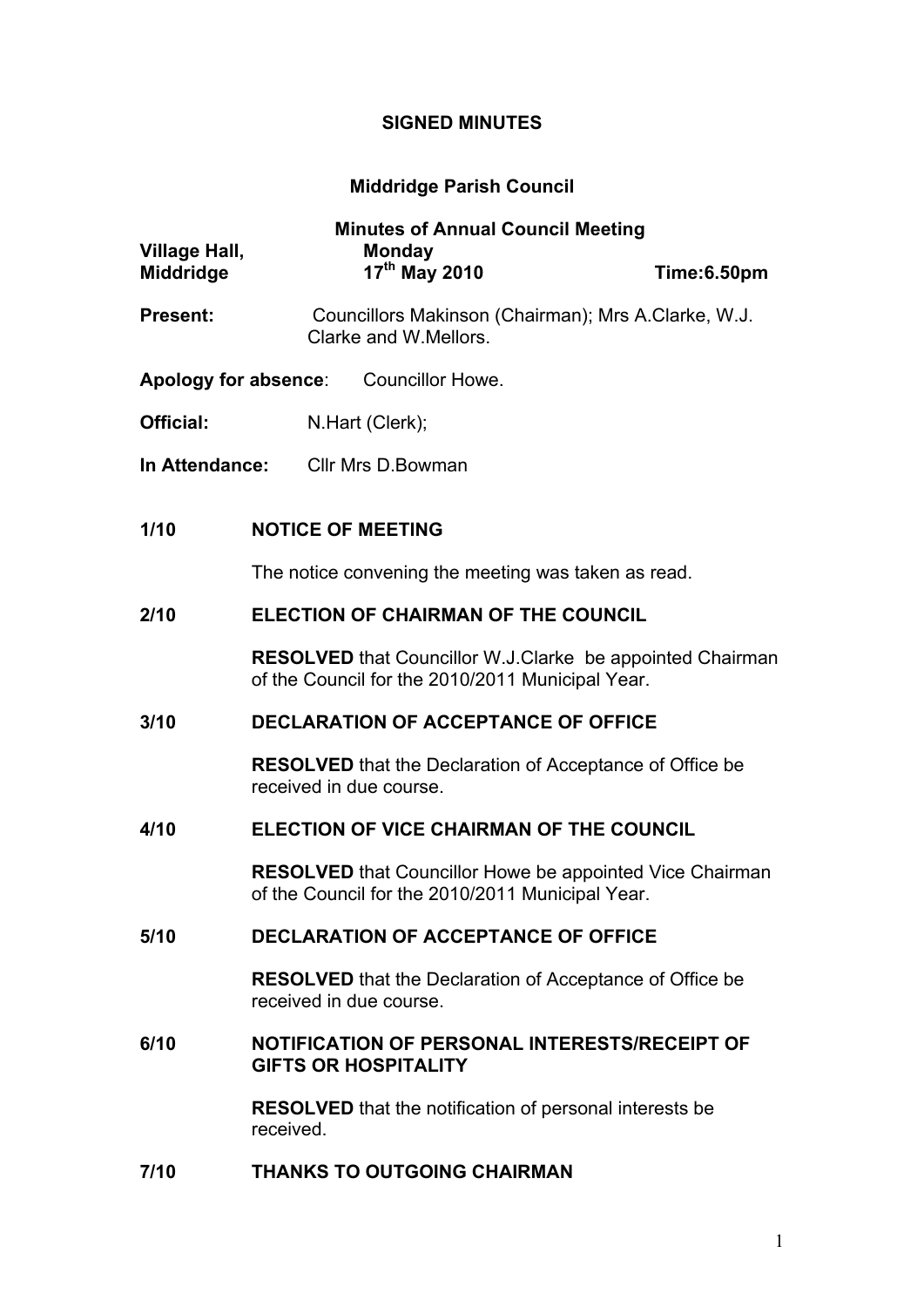**RESOLVED** that the thanks of the Parish Council be recorded to the outgoing Chairman Councillor Makinson for the duties carried out during his term of office.

### **8/10 MINUTES**

i) The Minutes of the meeting held on  $3<sup>rd</sup>$  March 2010 were signed by the Chairman as a correct record, subject to the following amendment:-

Min 81/09-delete 'rear' and insert 'south of' 10 Houses.

#### **9/10 ACCOUNTS FOR PAYMENT**

Members considered a schedule of Accounts for Payment, together with the proposed reimbursement of Cllr Makinson for £12 for the provision of compost for the flower tubs.

**RESOLVED** that the following accounts be approved for payment:-

Hoppers Jewellers **Additional Links- Chains£310.00**<br>JW Power Wash **All Bus Shelter Cleaning** £30.00 Bus Shelter Cleaning £30.00 CE Walker Grasscutting 258.50 Gt North Air Ambulance **Donation E25.00** N.Hart **E191.67** N.Hart **Postage E1.17** Mr C.Gray **Internal Audit** E65.00 Cllr P.Makinson Compost £12.00

### **10/10 ACCOUNTS FOR THE YEAR ENDED 31ST MARCH 2010**

Consideration was given to the finalised accounts for the period ended 31<sup>st</sup> March 2010 which had been the subject of internal audit and were now submitted for approval by the Council before submission with the Council's Annual Return to the external auditor by the 28<sup>th</sup> May 2010.

**RESOLVED** that the accounts and Council's Annual Return be approved and be submitted to the external auditor by the  $28<sup>th</sup>$ May 2010.

### **11/10 GROUNDS MAINTENANCE & GENERAL REPAIRS**

i) Parish Paths Partnership 2010/11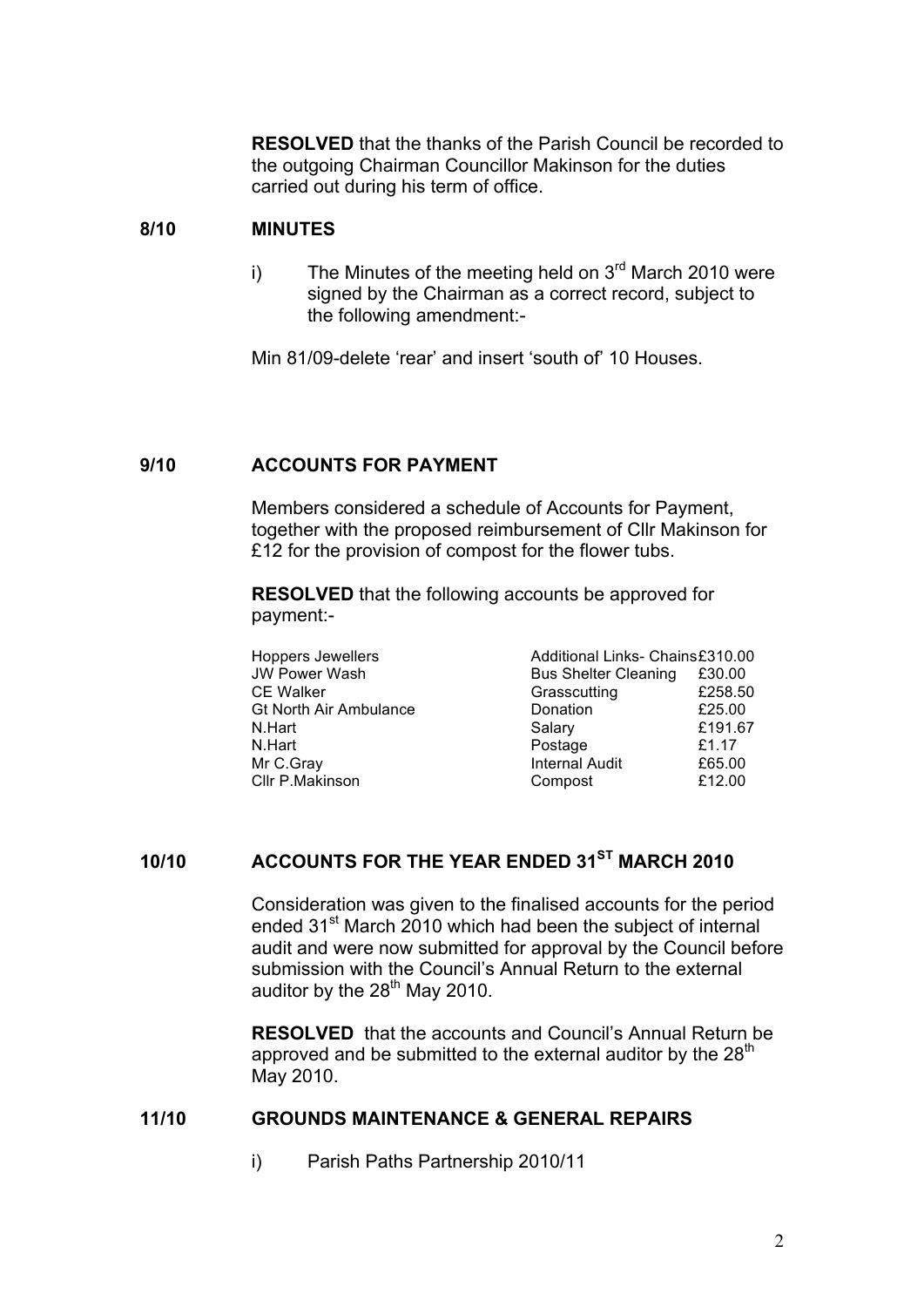It was noted that the Parish Council's application to participate in the Parish Paths Scheme for 2010/11 had been approved by DCC and the Parish Council's preferred contractor had been advised and instructed to commence the works.

With regard to public footpath No 5 at Walkers Lane, it was noted that DCC had advised that the consent of all landowners would be required should a drop-down bollard be considered as a means of addressing unauthorised vehicular access along this footpath. DCC had some records of land owners in the adjacent area, but encouraged the Parish Council to identify all relevant parties. Councillor Mrs Clarke advised that Ian Hayman had indicated he would be willing to construct an appropriate lockable gate should its use be feasible.

It was proposed that as a means of moving things forward, the Parish Paths Rights of Way Officer be invited to meet with Parish Councillors, Mr Hayman and the Police and Community Safety Officer on site to consider the available options and determine an appropriate way forward.

**RESOLVED** that the report be noted and the County Council's Parish Paths Rights of Way Officer be invited to meet with Parish Councillors, Mr Hayman and the Police and Community Safety Officer on site of public footpath No 5 at Walkers Lane to consider the available options and determine an appropriate way forward.

### ii) Grounds Maintenance issues

.

It was noted that works to repair the seat adjacent to the bus shelter were continuing.

Works to the new barrels replacing the former flower tubs, had now been completed and placed on site.

The Parish Clerk advised of a complaint received from a member of the public regarding grass cutting carried out by the Council's appointed contractor on the Village Green immediately outside of the Bay Horse public house. The green itself was in the ownership of the Parish Council, although the public house had been allowed over a period of years to use the area for picnic tables for patrons using the Bay Horse.

The contractor had advised that all necessary safety guards and checks for his appliances were in place, and he did not carry out any grass cutting in the vicinity of the general public.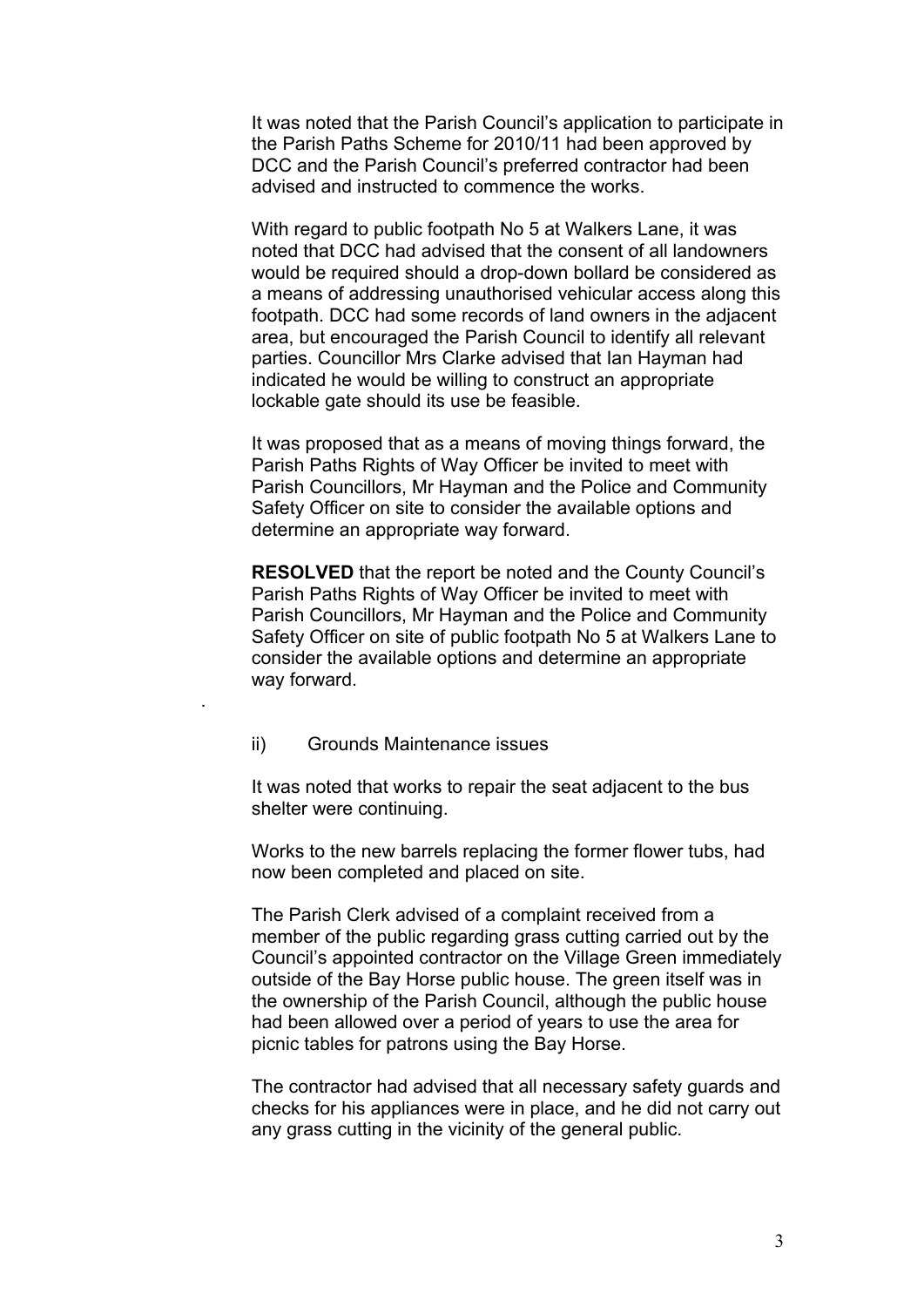It was noted the complaint in question had occurred as a result of a patron of the public house attempting to gain access to a picnic table on the green at the time grass cutting was being carried out. The tables themselves made grass cutting more difficult and it was suggested that as a means of ensuring no further complaints of this sort were received, the Chairman speak to the landlady of the Bay Horse to obtain her consent that no patrons of the public house would be allowed to use the picnic tables when grass cutting was being carried out, and that prior to any works commencing, staff at the pub remove the picnic tables to allow the contractor easier access within the site for essential works.

**RESOLVED** that the report be noted and the Chairman be authorised to contact the landlady at the Bay Horse to discuss the issue surrounding grass cutting on the green and report back to the next meeting.

iii) Use of Electricity-Christmas Lights

The Chairman advised that he had contacted the electricity supplier regarding the demands received in respect of alleged electricity used by the Parish Council in respect of lighting for the Christmas tree supplied by the street column. DCC had, at the time of the first use of the electricity supply, advised that the amount of electric used would be negligible and therefore would not require payment by the Parish Council. A further response to this was awaited from the electricity supplier.

**RESOLVED** that the report be noted.

### **12/10 VILLAGE FETE-3RD JULY 2010**

Consideration was given to a request received from the Middridge Village Association for both permission to use the Village Green for the purpose of the fete; and for consideration to be given to the provision of a donation towards prizes offered as part of the event.

**RESOLVED** that Middridge Village Association be granted permission to use the Village Green for the purpose of the Village Fete on the 3rd July 2010 and a donation of £30 be provided towards the event.

(Councillors JW Clarke, Makinson and Mellors each declared a personal, non-prejudicial interest in respect of this item as a result their membership of the Middridge Village Association.)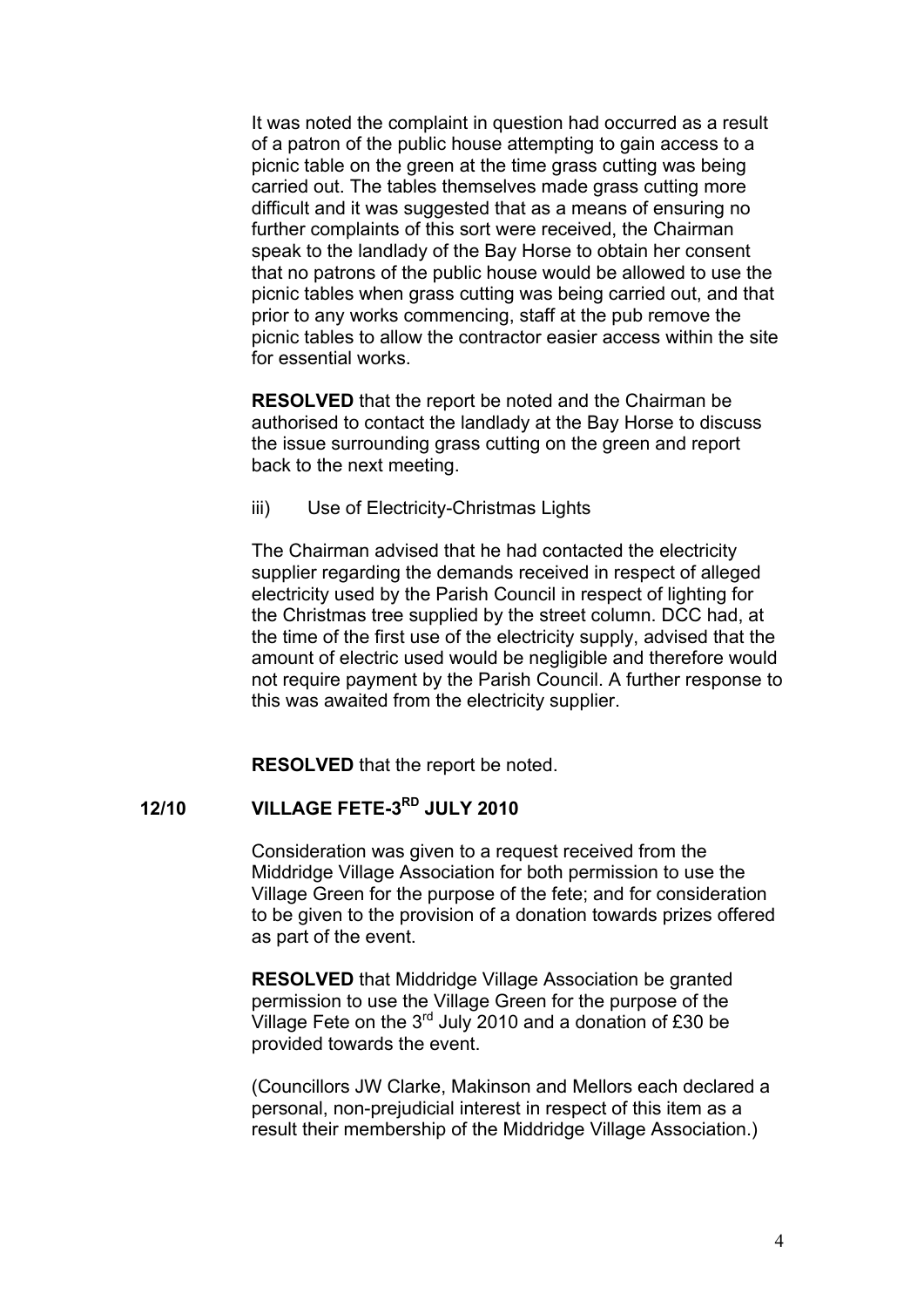### **13/10 PROPOSED DISPOSAL OF ALLOTMENTS BY DCC**

The Clerk circulated a copy of a model agreement for the management of allotments and provided for Councillor Makinson in order that it could be compared against the terms of the existing agreement in place with the Allotments Association. Councillor Makinson advised that it was understood that some allotments were now being looked after by air cadets.

It was noted that no further progress had been confirmed by DCC regarding the proposed disposal and County Councillor Mrs Bowman indicated that she would contact DCC to chase up progress on the matter.

**RESOLVED** that the report be noted.

#### **14/10 PLANNING APPLICATIONS**

It was noted that further to the last meeting, DCC had advised that no decision had been reached regarding the application in respect of 11-16 Middridge Farms, and that it was now the subject of further consultation.

In respect of the approval given in respect of 38 Southside, it was noted that no further work on site had been noted following press reports concerning the financial activities of the developer.

**RESOLVED** that the report be noted.

### **15/10 CHILDREN'S PLAY AREA**

Consideration was given to the Clerk's monthly inspection report regarding the condition of the play area and equipment.

It was noted that an order was to be placed for the provision of two junior swing seats, that had become frayed and worn.

Councillor Mrs Clarke advised on progress with regard to the environmental works authorised by GAMP to be carried out on the site.

**RESOLVED** that the report be noted.

### **16/10 GENERAL CORRESPONDENCE**

The following correspondence was noted:-

- a. DCC-Admission Arrangements for all Community and Voluntary Controlled Schools within Co Durham-September 2011;
- b. ARRIVA-Co Durham & Darlington Bus Update-March 2010;